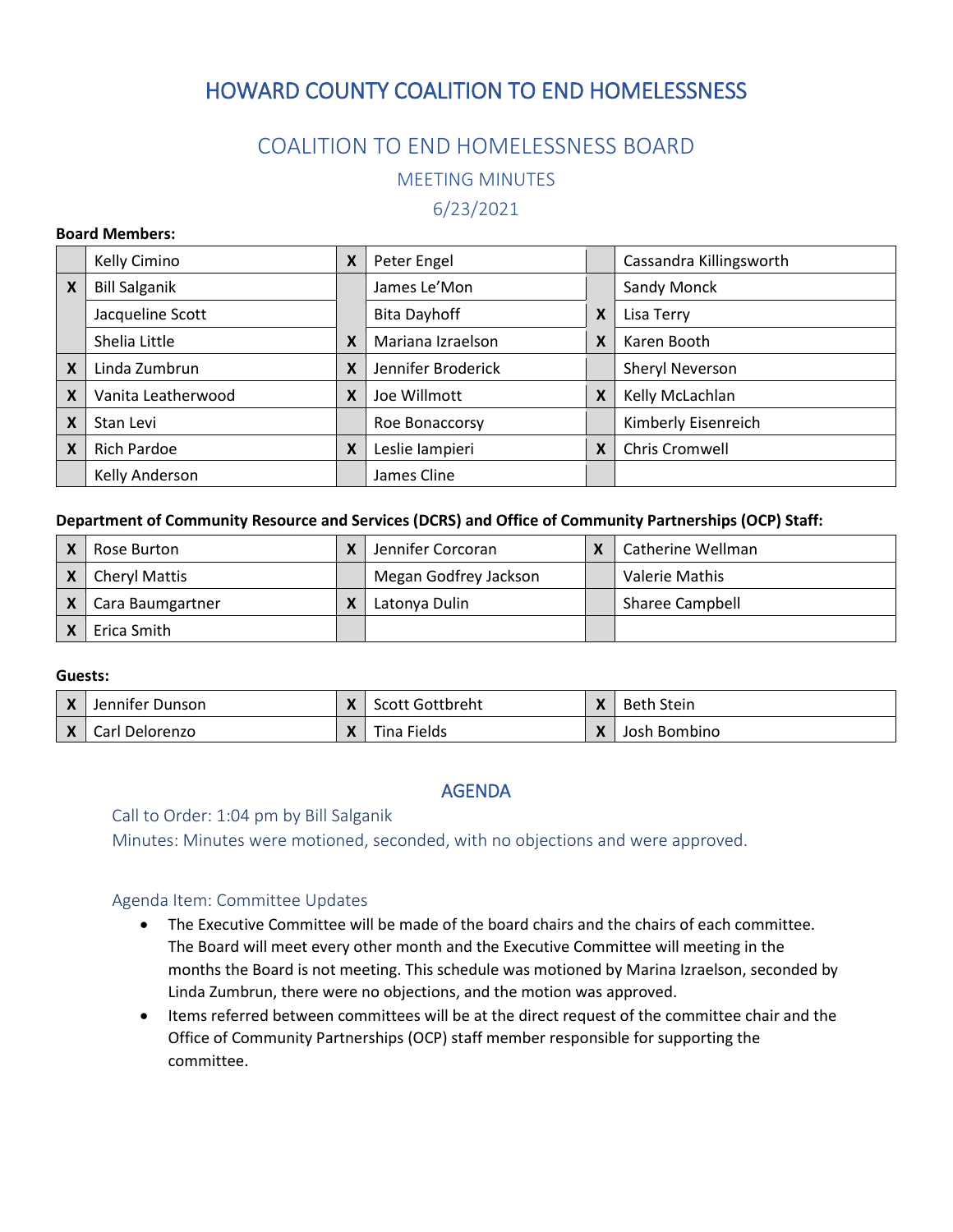# HOWARD COUNTY COALITION TO END HOMELESSNESS

- The Nominating Committee was created. They will elect their chair and vice chair and then report to the Board in July. Anyone on the committee can nominate a committee chair or vice chair.
- Resource Development Committee distributed a handout to the board with their four committee goals. Howard County Housing Trust Fund has two million dollars and American Rescue Plan is granting money through the Housing Commission. These are one-time funds that could possibly buy property that would be used for Rapid Rehousing program. Bridges to Housing Stability or the Housing Commission would be the likely organizations to purchase the property.
- HMIS Committee met in May. They began discussion of what needs to be reported to the board and how often. They should have end of FY statistics to present at the July or September Board meetings.
- System Performance Committee are concerned with where there is overlap between their committee and other committees. They will review HUD requirements and other applications to see where they can assist. They are analyzing the National Alliance to End Homelessness (NAEH) report on the homeless system and will build their recommendations for that work.
- Program Policies and Process Committee will receive assistance from NAEH for writing standards. They reviewed The Path Home action plan and settled on goals for FY22 and FY23.
- Coordinated Entry Committee is working on a plan for FY22.
- Community Commitment and Awareness celebrated The Summer Solstice Success Celebration with a video sent to the Board and social media. Their next project will be working with Resource Development Committee on public outreach. Their next event will be Winter Solstice Memorial.

### Agenda Item: Board Leadership Update

• Kelly Cimino will be stepped down as chair of the Coalition to End Homelessness Board. She was thanked for her service and members were glad she will continue as a board member. Kelly Cimino nominated Peter Engel to serve as co-chair with Bill Salganik. Nomination will be voted on at the next board meeting.

### Agenda Item: System Trends and Policy

- Federal eviction moratorium expires at the end of June. State eviction moratorium expires at the end of July. Howard County eviction moratorium expires based on when the State moratorium ends plus an additional three months, which would be October. Courts are hearing cases to try to extend moratoriums. It is not known when or if they will rule on legality. Number of evictions being carried out in Howard County are low and they are working on processing pre-pandemic cases first. March was the start of processing evictions filed during the pandemic for special cases.
- Community Action Council is seeing evictions for people that have not been able to pay rent for a year or more. Needing to pay a year worth of rent to keep people housed means that the average amount needed to prevent these client's eviction is much higher than normal cases.
- United Way launched STEP Eviction Prevention Program with 4.6 million dollars in Howard County. They work with landlords that have class C and D apartments to pay off all tenants in the complex that are behind on rent. Tenants must be three months to 12 months behind on